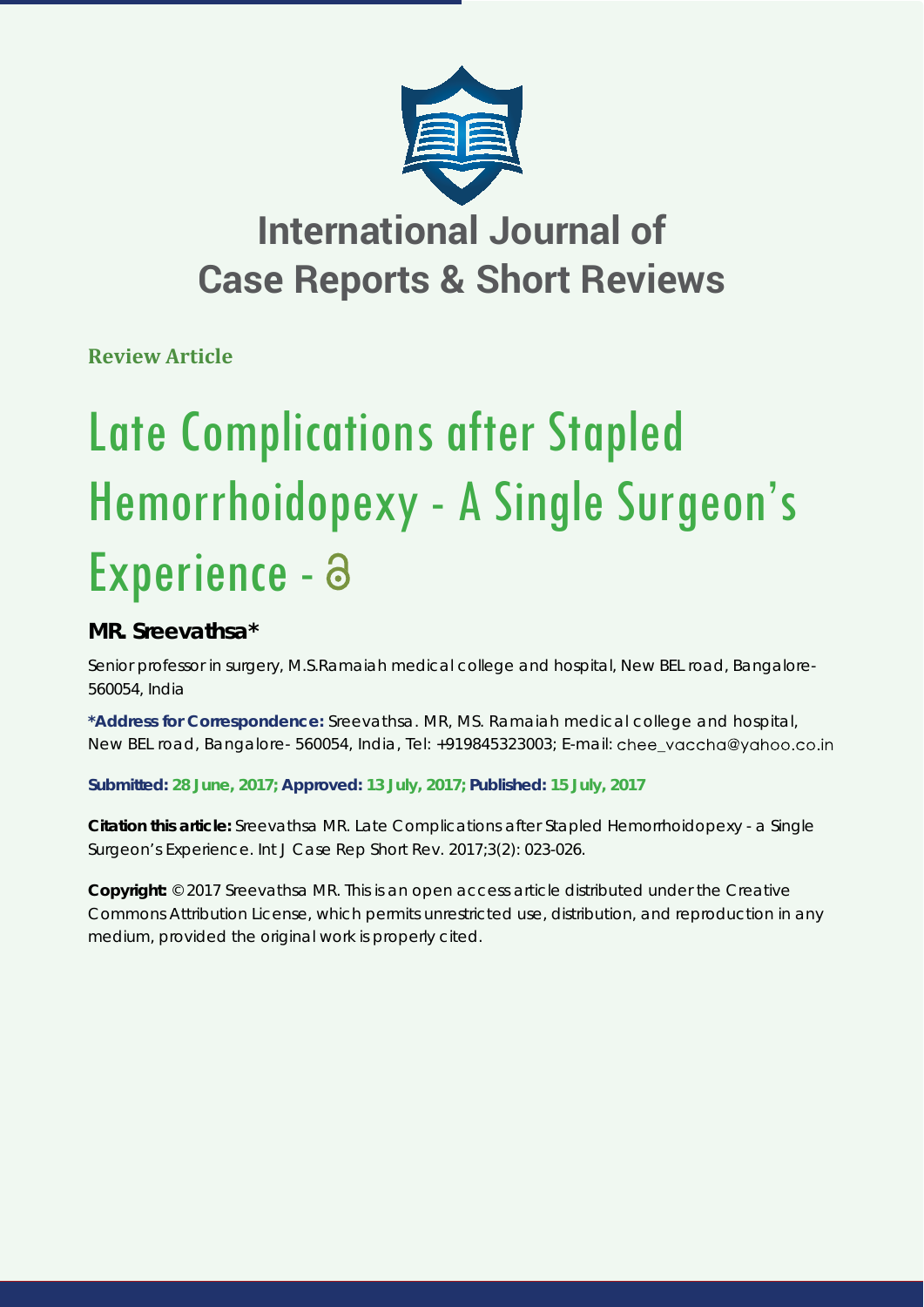#### **ABSTRACT**

One hundred twenty eight patients underwent stapled hemorroidopexy under a single surgeon, using hemorrhoidectomy stapler, PROXIMATE PPH Set manufactured by ETHICON (part of Johnson-Johnson), between January 2004 and January 2008. During this period 320 patients were seen in the hospital with 2<sup>nd</sup> and 3<sup>rd</sup> degree hemorrhoids. The mean age of the patient was 48.6yrs. There were 16 women and 112 men. 53% patients presented with bleeding and prolapsed piles, 47% of patients presented with only prolapsed piles, 18% patients presented with pain at anal verge. They were prospectively evaluated for development of late complications on a minimum follow up of five years. Late complications were defined as those occurring later than seven days after surgery. The major late complications were recurrence of prolapse (15.6%), persistence of skin tags (20.3%), persistent pain (9.4%), stenosis (4.7%), faecal urgency & tenesmus (4.7%), raw area on staple line (3.12%) and retained purse string suture (1.6%).

It was found that there was a considerable late post operative complication after stapled hemorrhoidopexy with hemorrhoidal prolapse and persistent skin tags requiring re-surgery.

**Keywords:** Stapled hemorrhoidopexy; Milligan and Morgan's Hemorrhoidectomy; Late complications; Haemorrhoidal recurrence; Anal Stenosis

#### **ABBREVIATIONS**

SH: Stapled Hemorrhoidopexy; CH- (Milligan and Morgan's) Conventional Hemorrhoidectomy.

#### **INTRODUCTION**

Milligan and morgan's hemorrhoidectomy has remained the surgical procedure of choice for most surgeons, for the 2<sup>nd</sup> and 3<sup>rd</sup> degree hemorrhoids. The outpatient methods like Rubber-banding, infrared coagulation, injection sclerotherapy are the treatment modality for first and early 2<sup>nd</sup> degree hemorrhoids. Stapled hemorrhoidopexy as a procedure for treatment of hemorrhoids was introduced in 1998 by Longo of Italy [1]. The other new method Trans-anal hemorrhoidal dearterialization was introduced in 1995 by Morinaga [1] of Japan and Ligasure-hemorrhoidectomy was devised in 2001.

These methods appeared as good alternatives to the technique of conventional hemorrhoidectomy. These were devised to provide pain-free post operative period and early return to gainful activity at the same time comparing well with the conventional surgery, in recurrence of hemorrhoids.

Even though the early complications after stapled hemorrhoidopexy are well documented, the late complications after stapled hemorrhoidopexy and their incidence are not widely described. This prospective evaluation of single surgeon's experience with stapled hemorrhoidopexy looks at the long term recurrence rates and chronic pain as the primary objective and other late complications as the secondary objective.

#### **MATERIALS AND METHODS**

One hundred and twenty eight patients underwent stapled hemorrhoidopexy under a single surgeon, using Hemorrhoidectomy stapler, PROXIMATE PPH Set manufactured by ETHICON, (part of Johnson-Johnson), between January 2004 and January 2008. During this period 320 patients were seen in the hospital with 2<sup>nd</sup> and 3<sup>rd</sup> degree hemorrhoids. The prolapsed piles which reduced spontaneously were classified as early second degree and those which had to be reduced by manipulation as late second degree hemorrhoids. The permanently prolapsed or interno external hemorrhoids were graded as third degree. They were offered a choice between stapled hemorrhoidopexy and conventional hemorrhoidectomy having been informed about the degree and duration of pain with each method and the expenditure

involved. 128 patients chose stapled hemorrhoidopexy and the rest, conventional hemorrhoidectomy. All patients underwent the procedure by the author under spinal anaesthesia. In all the pursestring was taken at 4cms above the dentate line. In 15% of patients one or two 3-0 Vicryl sutures were taken on the staple line to control worry some ooze. The patients were periodically assessed for complications and followed up for recurrence at one yearly period for a minimum of five years. Early complications were described as those occurring on or before 7 days of surgery. Late complications were described as those occurring after 7 days of surgery. Pain was assessed by visual analogue scale of 1 to 10 on day 1, day 3 and day 7 and afterwards only on complaint.

#### **RESULTS**

The mean age of the patient was 48.6yrs. There were 16 women and 112 men. 53% patients presented with bleeding and prolapsed piles. 47% of patients presented with only prolapsed piles. 18%patients presented with pain at anal verge. The distribution of grade of hemorrhoids in the 128 patients was as follows.

3rd degree- 64

Late 2nd degree -30

Early 2nd degree- 34

Co-morbidity associated with hemorrhoids in this group was as follows: Diabetes - 6, Hypertension - 8, Epilepsy -4, Asthma -2, CRF-2, IHD-2, co existing ano - rectal disease 6. 50 patients were subjected to the procedure in knee chest position and 78 patients in lithotomy position. In the knee chest position complete doughnut was recovered in 72% (no-36) and incomplete doughnut in 28% (no-14).In lithotomy position 64% (no-50) had complete doughnut and 36% (no-28) had incomplete doughnut. Hence totally 86 (67%) patients had complete doughnut and 42 (33%) patients had incomplete doughnut.

#### **Early Complications**

1. Post-op Pain

The pain distribution is shown in Table-1. It was noted that all patients complained of pain on the day-1 and 64% complained pain on the day 2. This reduced to 18.8% by the 7th day.

- 2. 30/ 128 patients amounting to 23.4% had retention of urine.
- 3. Post operative bleeding was seen in 18 patients (14%) and in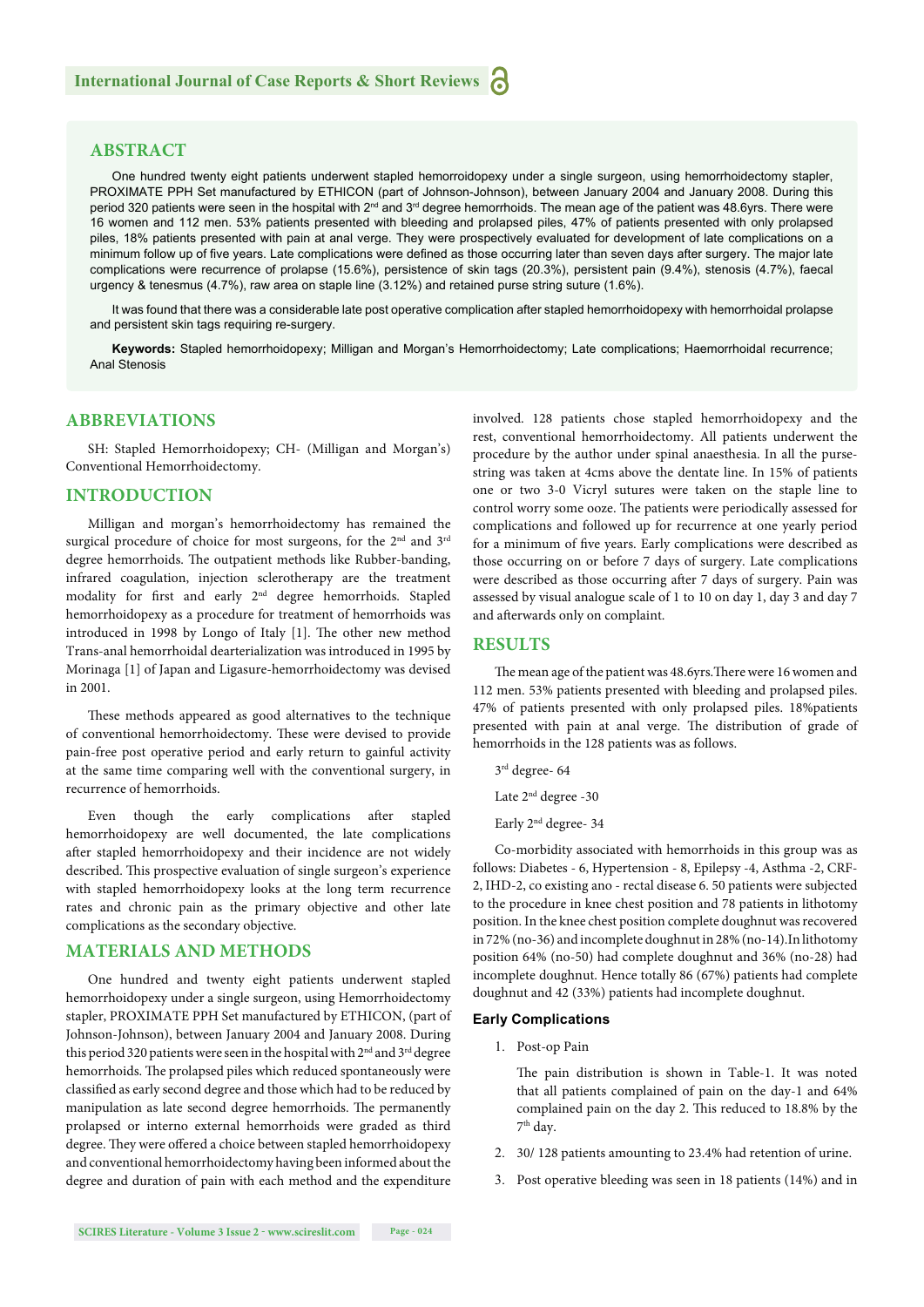#### **International Journal of Case Reports & Short Reviews** Ы

4 of them it was severe. All stopped bleeding within nine days of surgery.

#### **Late complications**

(Table 2) On a follow-up of minimum of five years, we observed the following complications: The primary outcomes documented were

- 1. Recurrence of hemorrhoidal prolapse (15.6%)
- 2. Persistent skin tags/ external hemorrhoids (20.3%)
- 3. Persisting (chronic) post-op pain (9.4%)

#### The secondary outcomes documented were

- 1. Recurrent bleeding per rectum (6.25%)
- 2. Mild stenosis (4.7%)
- 3. Faecal urgency/ tenesmus (4.7%)
- 4. Raw area on staple line (3.12%)
- 5. Post-op fever (3.12%)
- 6. Retained purse-string suture (1.6%)
- 7. Mild faecal incontinence (1.6%)

| <b>Table 1:</b> Post operative distribution of pain score on Visual Analogue Score in |  |
|---------------------------------------------------------------------------------------|--|
| the first week.                                                                       |  |

| Visual Analogue score | Day 1 Number   Day 3 Number   Day 7 Number |    |    |
|-----------------------|--------------------------------------------|----|----|
|                       | 44                                         | 10 |    |
| 2                     | 4                                          | 30 |    |
| 3                     | 40                                         | 30 | 12 |
| 4                     | 36                                         | 8  | 8  |
| 5                     |                                            |    |    |
| 6                     |                                            |    |    |
|                       |                                            |    |    |
| 8                     | 4                                          | 4  | 4  |
| 9                     |                                            |    |    |
| 10                    |                                            |    |    |

**Table 2:** Incidence of late complications of Stapler hemorrhoidopexy in the cohort of 128 patients.

| SI.No.         | <b>Complications</b>                   |                   | Number Percentage | Outcome                                                                   |
|----------------|----------------------------------------|-------------------|-------------------|---------------------------------------------------------------------------|
| 1              | Bleeding per rectum                    | 8                 | 6.25%             | Persisting                                                                |
| 2              | Recurrence of prolapse                 | 20                | 15.6%             | Persisting                                                                |
| 3              | Faecal urgency,<br>tenesmus            | 6                 | 4.7%              | Persisted for 3<br>months                                                 |
| 4              | Persistent skin tag/<br>external piles | 26                | 20.3%             | Persisting                                                                |
| 5              | Mild faecal incontinence               | $\mathcal{P}$     | 1.6%              | Resolved with time at<br>6 months                                         |
| 6              | Raw area in staple line                | 4                 | 3.12%             | Resolved in 1 month,                                                      |
| $\overline{7}$ | Remnant of purse string<br>sutures     | $\mathfrak{p}$    | 1.6%              | <b>Equipment failure</b>                                                  |
| 8              | Mild stenosis                          | 6                 | 4.7%              | Cured by dialatation                                                      |
| 9              | Post op fever for 3 to 4<br>days       | 4                 | 3.12%             | Reason not clear,<br>but responded to<br>antibiotics                      |
| 10             | Pain >7 days                           | $12 \overline{ }$ | 9.4%              | Persisted for >1<br>month in 4, the rest<br>were pain-free at 15<br>days. |

Though the patients with persisting prolapsed internal hemorrhoids and external hemorrhoids were offered surgery, only four agreed for the same. Late post-op pain resolved within a month in eight patients and in four persisted even after 1 month. Faecal incontinence and tenesmus responded to conservatism but prevailed for two months. Mild stenosis responded well to dilatation and the persistent raw area on the staple line resolved within 15 days. The retained purse-string suture which indicates equipment failure was addressed by suture removal as day-care during the first postoperative visit. Post-op fever though resolved with introduction of antibiotics, source could not be identified.

#### **DISCUSSION**

In 90% of cases, early hemorrhoids can be treated by outpatient methods. For the 2nd and 3rd degree hemorrhoids surgical intervention will be necessary for long term relief. Over the years many surgical options have been proposed which are closed or open hemorrhoidectomy, stapled hemorrhoidopexy, ligature excision of hemorrhoids, Doppler based intra anal hemorrhoidal arterial ligation, anomucosal flap circumferential hemorrhoidectomy, Farag's operation [1]. Given the number of these surgical options it is clear that still there is no single surgical procedure which can be called the "gold standard".

But it is well documented that Stapled Hemorrhoidopexy is associated with less post-operative pain and shorter convalescence compared to Milligan and Morgan's hemorrhoidectomy [1-3,15]. Jong Sun Kim, et al. [3] evaluated 130 patients in each group of SH and CH for third degree hemorroids. They observed that the pain score assessed on VAS scale was 3.1 at one week and 0.5 at the end of the second week for SH group. In our group of 128 patients undergoing SH, 90.6% had no pain after the first week and 9.4% had persistent pain, of grade 3 or more on VAS scale of 10. But this persistent pain lasting for more than 7 days, reduced to 3.2% after 1 month.

 Prevalence of persistent pain has been reported to be in the range of 1.6% to 31% though most recover from it [4]. Lelpo B, et al. [5] have noted the incidence of chronic pain to be around 14.3%. They attribute this pain to two reasons

- 1) Hemostatic sutures taken on the staple line and
- 2) Retained staples.

Salman yousef, et al. [6] reported chronic pain incidence to be around 7%. Carlos Walter, Fueglister P, et al. [2,7] have reported persistent anal pain incidence of 25%. Bruscianol, et al. [8] have reported that the most important reason for re-intervention after SH in their case series of 232 patients was persistent severe pain of 7 on a VAS scale. Hence it is clear that there is a definite incidence of persistent severe pain after SH which has a wide range of 4.6 to 25%.

The recurrence of hemorroidal prolapse was 15.6% in our experience. Fueglister P, et al, Bruscianol, et al and Hortiz, et al [7-9,] have reported a higher incidence of recurrent prolapse though the incidence seems to be less in others experience [10]. Persistent skin tags were present in 20% in our series. Generally, this seems to be a common occurrence and some authors have advocated excision of skin tags at the time of index surgery [2,11-13]. Pasquale Giordano et al reviewed 15 RCTs enrolling 1201 patients where CH was evaluated against SH on long term follow up for recurrence. The outcome at one year in this review article showed clearly a higher rate of prolapse in SH and these patients were more likely to seek corrective surgery than